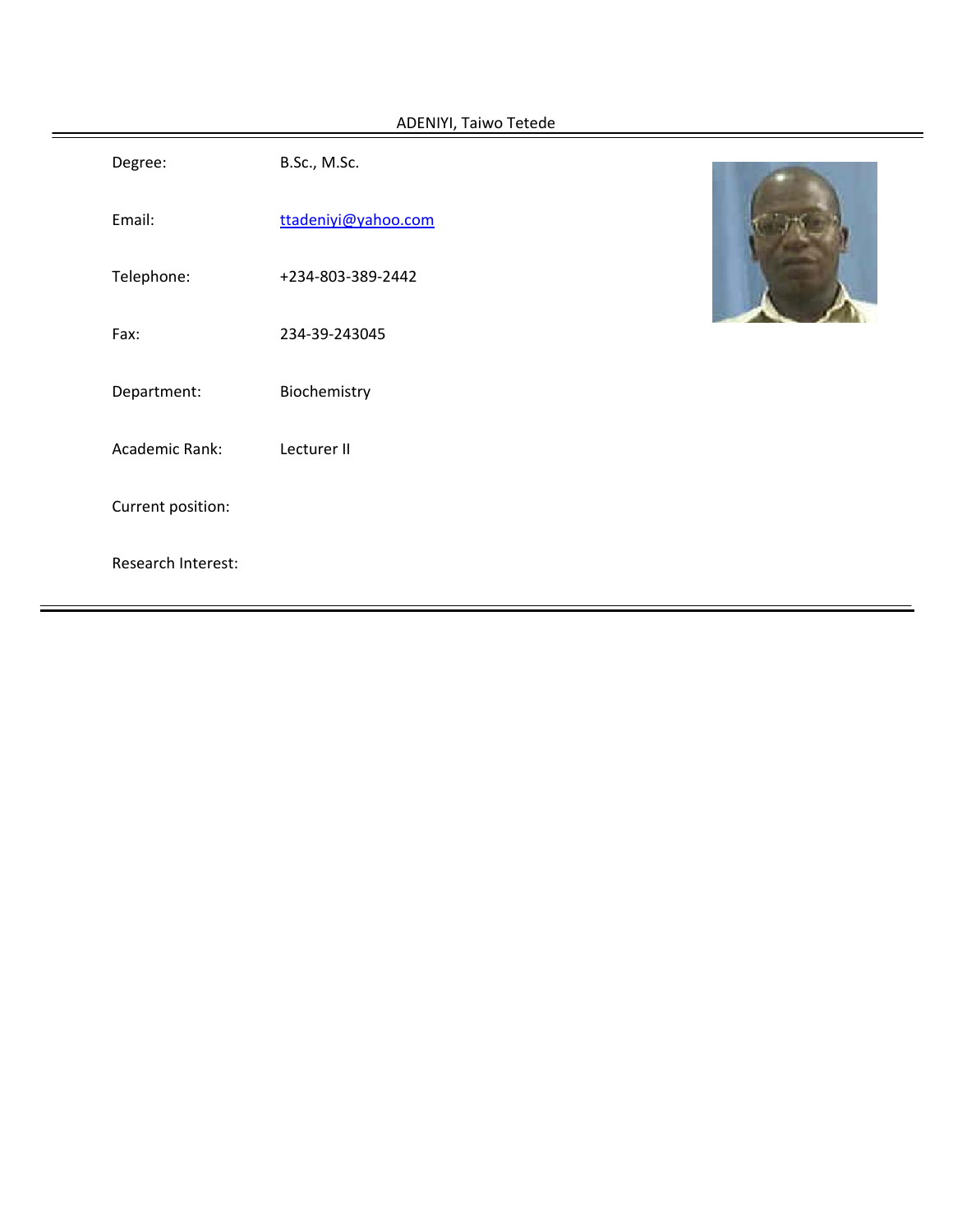#### **DETAILED RESUME**

# **ACADEMIC DEGREES WITH DATE**

| • B.Sc. Biochemistry | <b>Service</b>   | 1994 |
|----------------------|------------------|------|
| • M. Sc Biochemistry | $\sim$ 100 $\mu$ | 1998 |

#### **INSTITUTIONS ATTENDED WITH DATE**

| • University of Lagos, Akoka, Lagos State | $\sim$ | 1994 |
|-------------------------------------------|--------|------|
| • University of Lagos, Akoka, Lagos State | $\sim$ | 1998 |

# **MEMBERSHIP OF PROFESSIONAL BODIES**

- Biotechnology Society of Nigeria
- American Chemical Society

#### **PRIZES, HONOURS, NATIONAL AND INTERNATIONAL RECOGNITIONS.**

# **COURSES TAUGHT**

Post Held: Lecturer II (2005)

| <b>Course Code/Title</b>                         | <b>Units</b> | <b>Contact</b><br>Hr/Wk | No of<br>Students/<br><b>Session</b> | No. of<br><b>Lecturers</b><br>In charge |
|--------------------------------------------------|--------------|-------------------------|--------------------------------------|-----------------------------------------|
| BCH 201 - General Biochemistry I                 | 03           | 03                      | 340                                  | 05                                      |
| BCH 202 - General Biochemistry II                | 03           | 03                      | 350                                  | 05                                      |
| BCH 304 - Enzymology                             | 02           | 02                      | 110                                  | 01                                      |
| BCH 305 - Metabolism of Amino Acids and Proteins | 02           | 02                      | 115                                  | 01                                      |
| BCH 308 - Food Biochemistry                      | 02           | 02                      | 55                                   | 01                                      |
| BCH 309 - Biochemical Methodology                | 02           | 02                      | 55                                   | 05                                      |
| BCH 407 - Genetic Engineering                    | 02           | 02                      | 50                                   | 01                                      |
| BCH 314 - Introductory to Biotechnology          | 02           | 02                      | 50                                   | 01                                      |
| BCH 201/202 - Practicals                         | -            | 03                      |                                      | 01                                      |
| BCH 402 - Seminar                                | 02           | 02                      | 50                                   | 05                                      |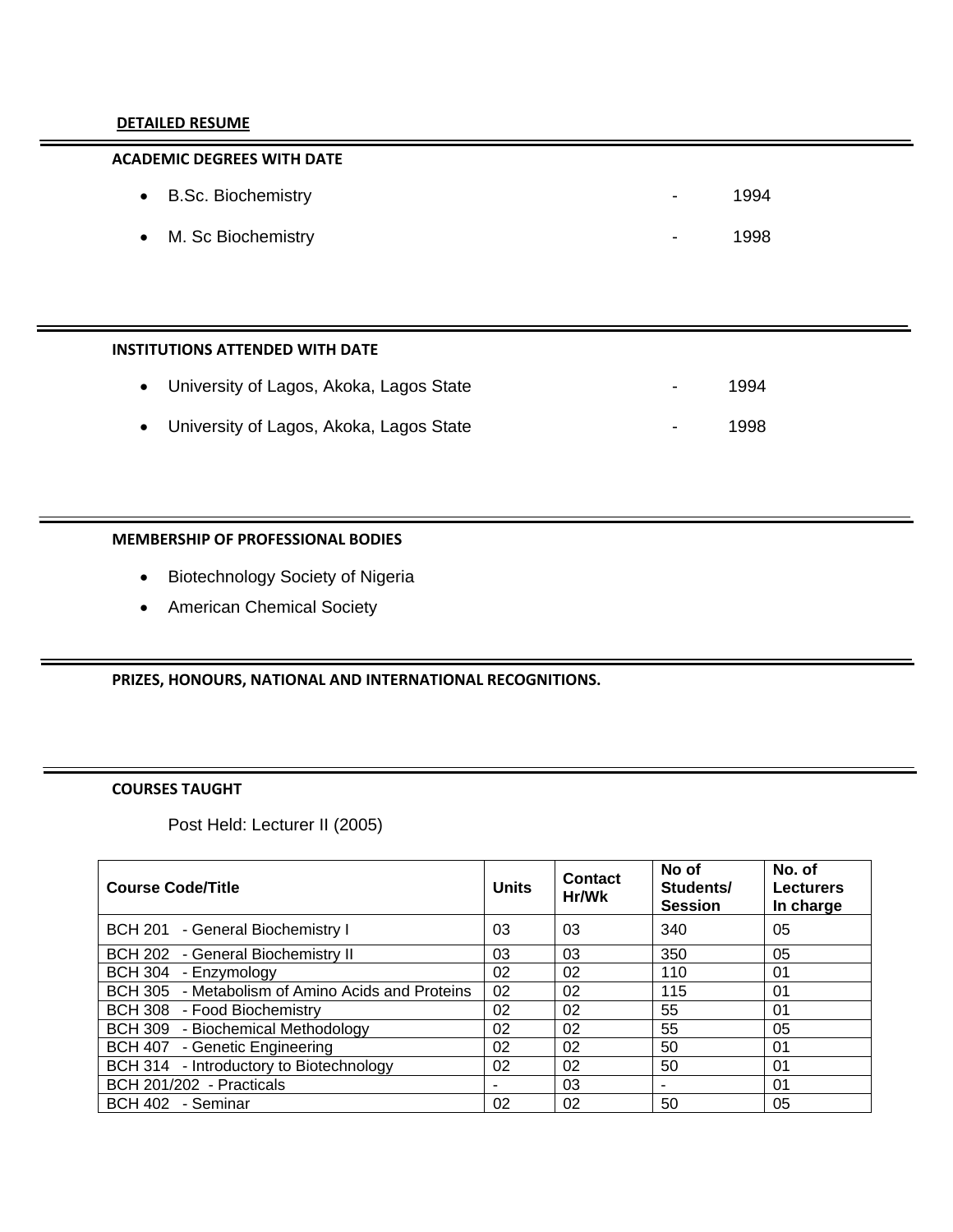| <b>BCH</b><br>А<br>Attachment<br>Industrial | $\sim$<br>◡▵ | $\sim$<br>ັບ∠ | 50 | 05          |
|---------------------------------------------|--------------|---------------|----|-------------|
| 499<br><b>BCH</b><br>Projects<br>'esearch   | 06           | . .           |    | $\sim$<br>◡ |

### **RESEARCH CONDUCTED**

- 1. Food deprivation and levels of certain elements in organs of rats.
- 2. Comparative study of vitamin C and Garlic (Allium sativum) on lead induced biochemical changes in rats.
- 3. Effects of administration of oral contraceptives in rats on:
	- a. Plasma glucose, glucose tolerance and disaccharides levels.
	- b. Lipid peroxidation and antioxidant systems
	- c. Certain enzymes of clinical importance
	- d. Lipid profile
	- e. Electrolytes level in the plasma
- 4. Biochemical and haematological changes induced by the aqueous and ethanolic

extracts of *Zygotritonia crocea* in rats

# **PUBLICATIONS**

# **(a) Dissertation**

- i. Effects of Food deprivation on Calcium and Phosphorus Concentation in tissues of rat (B. Sc Thesis 1994)
- ii. Production, Purification and Partial Characterization of Alpha Amylase from Bacillus Species (M. Sc. Thesis 1998).